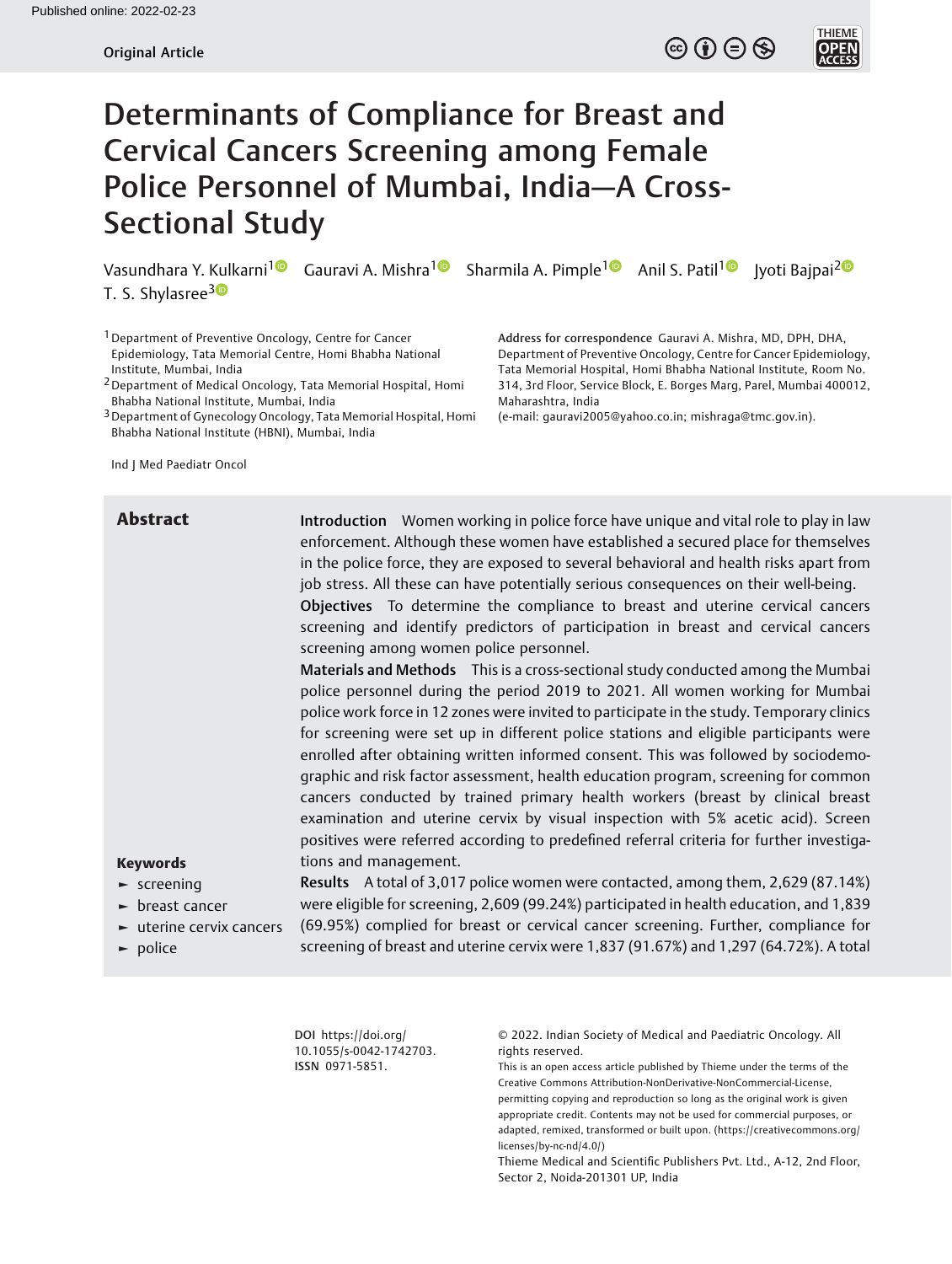of 256 (13.94%) and 217 (11.81%) police women were screen positives for breast and cervical cancers. According to multivariate logistic regression analysis, women younger than 50 years, those who were not married or were widowed or separated, postmenopausal women, and those who did not have shift duties had higher compliance for breast and cervix cancers screening.

Conclusion Good participation for breast and cervical cancers screening was seen among the women police personnel. This study has demonstrated that awareness and screening by simple low-cost methods for breast and cervical cancers screening is easily implementable and can be replicated among the women police force in different states of India.

# Introduction

Globally, breast cancer is the leading cancer among women with estimated 2.3 million new cases, representing 11.7% of all cancer cases worldwide among both sexes combined. According to the 2020 data, it is also the fifth leading cause of cancer mortality considering both genders and topmost cause of cancer deaths among women. Cervical cancer is the fourth most frequently diagnosed cancer and the fourth leading cause of cancer death in women, with an estimated 604,000 new cases and 342,000 deaths worldwide in 2020. Among Indian women, breast cancer represents the highest incidence and mortality followed by cervical cancer. Indian data on incidence and mortality for breast and cervical cancers are 28.8, 18 and 13.3, 11.4, respectively, per 100,000 women. Every year 178,361 and 123,907 new cases of breast and cervical cancers are diagnosed in India. These two cancers account for 31% of all cancer cases among women in India.<sup>1</sup> The benefits of screening for breast and cervical cancers are well known (U.S. Preventive Task Force). Screening modalities of breast cancer include clinical breast examination (CBE), self-breast examination, and mammography.<sup>2</sup> Mammography is not feasible as a population-based breast cancer screening method for India because of resource constraints. One of the largest randomized controlled trials (RCTs) on breast cancer screening by CBE conducted in Mumbai has shown significant downstaging of breast cancer at diagnosis. Results show an overall nonsignificant 15% reduction in breast cancer mortality, while a subset analysis for women older than 49 years shows a significant reduction of 30% in breast cancer mortality. This 20-year study, that evaluated CBE conducted by trained female health workers in Mumbai, concluded that CBE should be considered for breast cancer screening in low- and middle-income countries  $(LMICs)$ .<sup>3</sup> Few other trials of CBE in LMICs have also shown that CBE can reduce stage at diagnosis of breast cancer. $4-6$ Screening modalities of cervical cancer include Pap cytology, visual inspection with acetic acid (VIA), and human papillomavirus.<sup>7</sup> Systematic review and meta-analysis conducted by Peirson et al  $(2013)^8$  highlighted effectiveness of screening for reducing incidence and mortality due to cervical cancers and discussed about optimal timing and frequency of screening. Randomized controlled study conducted by

Shastri et al demonstrated that VIA performed by primary health workers (PHWs) leads to a statistically significant reduction in cervical cancer mortality.<sup>9</sup> A systematic review on occupational hazards, injuries, and diseases among police officers worldwide has outlined the global impact of occupational hazards, injuries, and diseases in the police force.<sup>10</sup> Some studies have evaluated breast and cervical cancers screening modalities among female armed forces.<sup>11,12</sup> According to the World Health Organization, noncommunicable diseases (NCDs) are responsible for 71% of the global mortality each year. More than 85% of these deaths occur in LMIC settings.<sup>13</sup> With this background, the current study was planned to screen Mumbai police personnel for common cancers and NCDs. Here, we present the data of only women police personnel screened for breast and cervical cancers.

# Methodology: Materials and Methods

This is a cross-sectional study, and methodology is shown in ►Fig. 1. Mumbai metropolitan region (MMR) police work force is divided into five regions, namely, south, central, east, west, and north. These regions are further divided into 12 zones. Each zone has 5 to 10 police stations. Prior to the proposed study, the permissions were obtained from all respective police authorities belonging to different police stations for implementing the screening camps in different police stations. A pilot study was conducted in one of the police stations to understand the feasibility of screening Mumbai police. The questionnaire for the same was validated in the pilot study. The main study was planned for a duration of 36 months. The primary objective of the current article is to determine the compliance to screening of breast and uterine cervix cancers among women Mumbai police personnel using low cost and effective technologies. The overall objective of the main study is to formulate a demonstrable and sustainable model on prevention, control, and early detection of breast and cervical cancers among the female police personnel in Mumbai. The PHWs received standardized intensive training in the Department of Preventive Oncology Clinic for 3 weeks before they initiated screening police women. All the eligible women participated in breast and cervical cancers screening, and no sample size was calculated. A total of 3,071 police women working in these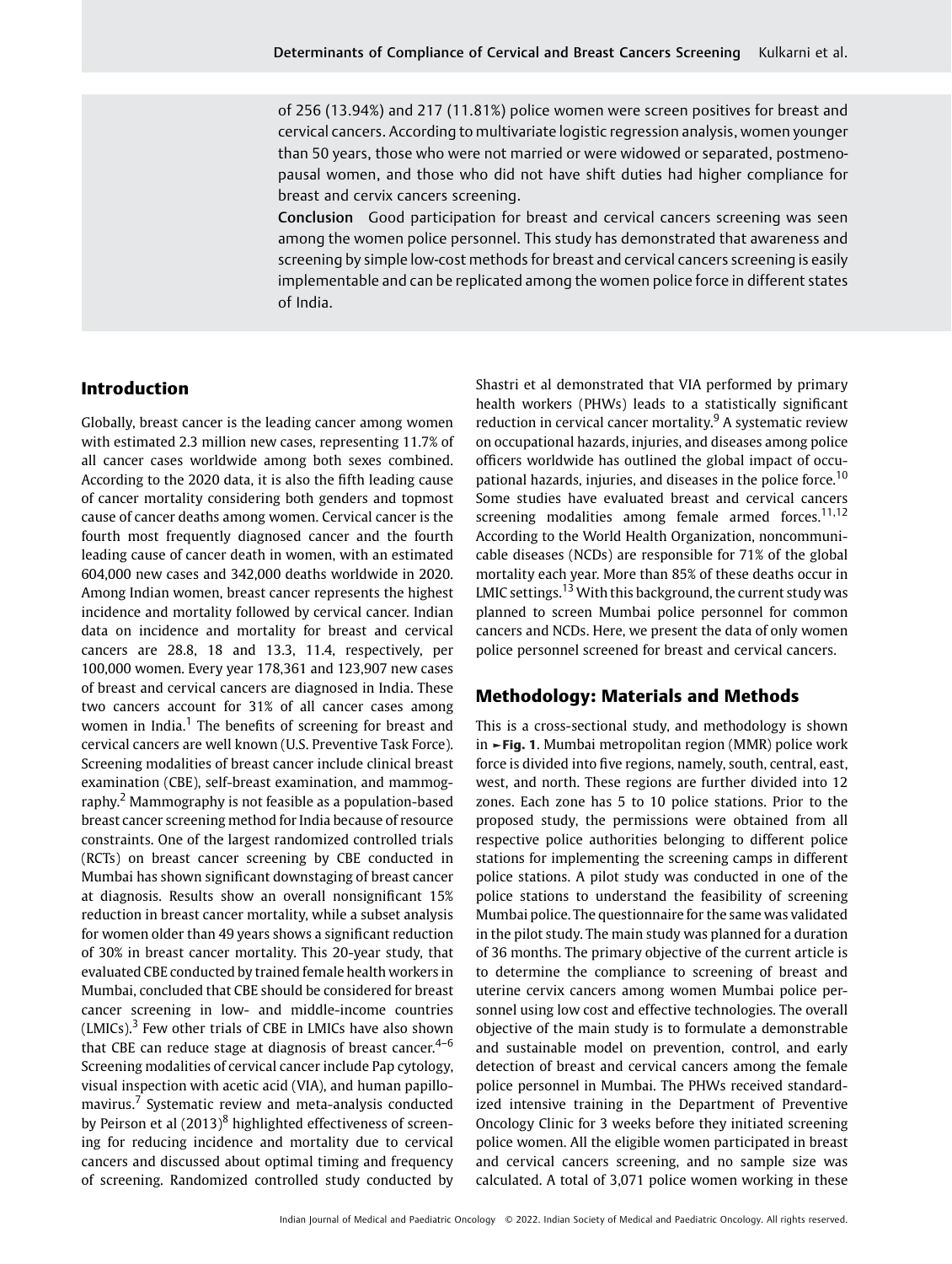

Fig. 1 Study methodology. (CBE) clinical breast examination; (VIA) visual inspection with acetic acid.

police stations were invited for breast and cervical cancers screening. After obtaining informed consent for participating in the study, all the participants were interviewed with a well-structured questionnaire to collect information about their sociodemographic, medical, reproductive, and risk factor history. Detailed health education sessions regarding prevention and early detection for cancers of uterine cervix and breast were conducted for all female police personnel by trained medical social workers. All female police personnel in age group 30 to 65 years were eligible to participate. Any acute or chronic health conditions that may limit the ability of the potential participant to participate in the study were excluded from the study. All female police personnel were offered CBE for breast cancer screening and VIA for cervical cancer screening by trained PHWs. The primary outcome measure was to determine the prevalence of common cancers in this group by conducting screening: breast and uterine cervix for women police personnel. The secondary outcome measure was to formulate a demonstrable and sustainable model on prevention, control, and early detection of breast and cervical cancers among the female police personnel in Mumbai. Compliance in this study refers to adherence to health education or screening. All screenpositive participants were referred to the nodal hospital for further diagnostic investigations and follow-up. Necessary diagnostic confirmatory tests were conducted at the hospital. Predefined referral criteria for breast cancer screening were lump in the breast or under arm, single or multiple duct blood stained nipple discharge, single duct serous nipple discharge, skin changes (peau d'orange appearance/ dimpling of skin), recent changes in the nipple or areola (inversion/retraction), nipple eczema, localized thickening/ asymmetrical nodularity in postmenopausal women, and palpable supraclavicular or axillary lymph nodes.<sup>14</sup> Referral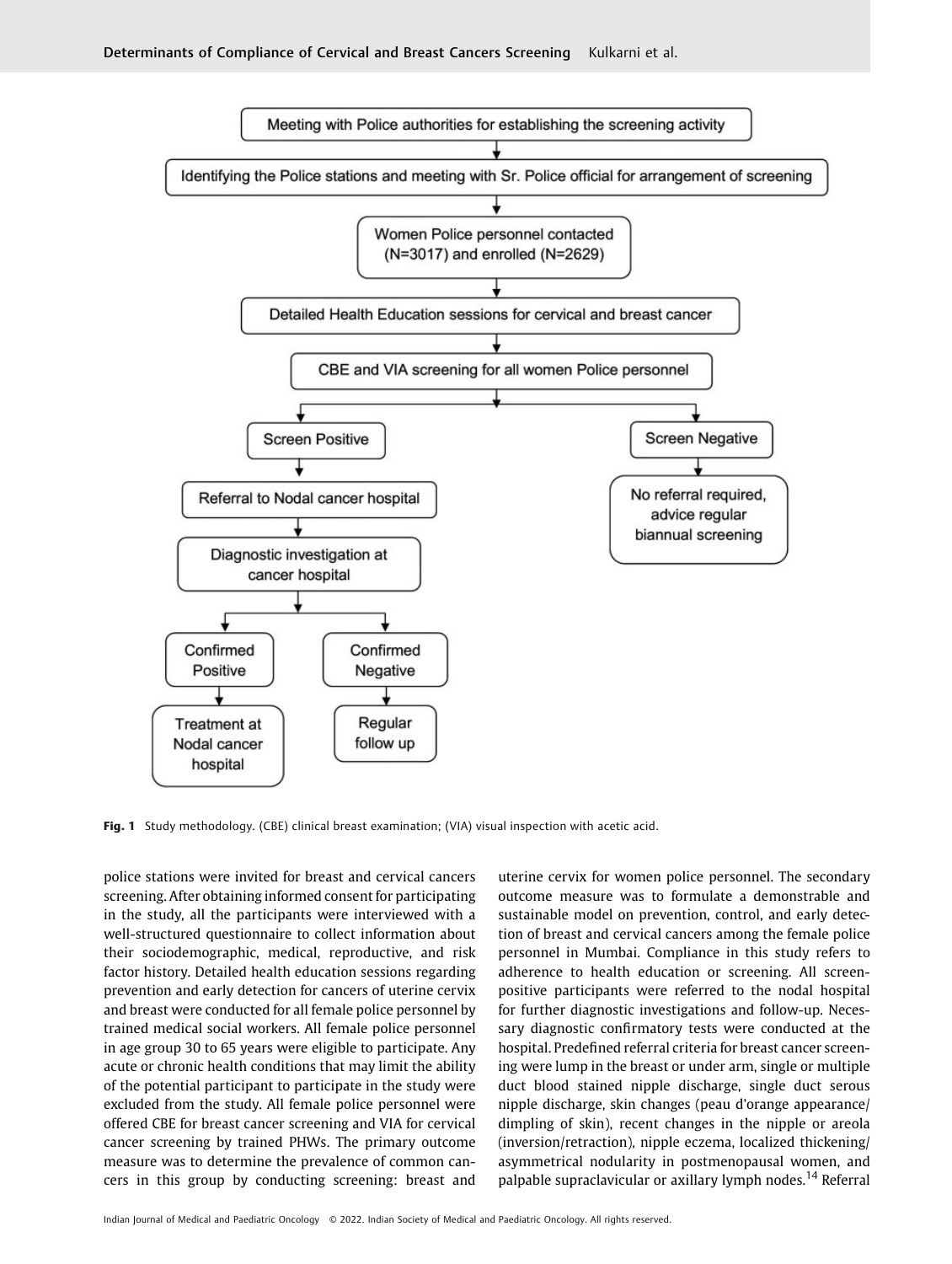criteria for uterine cervical cancer screening were VIA positive, postmenopausal bleeding, postmenopausal polyp, postcoital bleeding, intermenstrual bleeding, obvious growth on cervix, and excessive foul smelling white discharge per vagina.<sup>15</sup> All confirmed positive were treated and all confirmed negative cases were advised to follow-up regularly at nodal hospital.

### Statistical Analysis

The data were entered and analyzed using SPSS version 25.0 (IBM SPSS Statistics, Version 25.0, Armonk, New York, United States: IBM Corp.). Qualitative data were expressed in percentages. The determinants of compliance were analyzed by univariate and multivariate logistic regression analyses to evaluate the effects of various sociodemographic and reproductive characteristics of women on compliance, by estimating odds ratios and their 95% confidence intervals (CIs). A pvalue of <0.05 was considered as statistically significant. For the multivariate analysis, significant variables in the univariate analysis were included in multivariate logistic regression model.

## Ethics

The cross-sectional study audit were conducted in accordance with Declaration of Helsinki and Good Clinical Practice as defined by the International Conference on Harmonization. The study was conducted in compliance to the protocol. The cross-sectional study protocol received Tata Memorial Centre Institutional Review Board/Independent Ethics Committee approval prior to initiation of the study dated 26, February 2019. Subject confidentiality was maintained at all times. Ethics committee approval was received, and the trial was registered under ClinicalTrials.gov. CTRI/2019/04/018748.

# Results

A total of 3,017 police personnel from 12 zones under MMR, headquarters, and special branch were eligible for screening. Distribution of sociodemographic and reproductive characteristics among participant women is shown in ►Table 1. The mean age of participant police women was  $34.92 \pm 7.64$ years and median duration of service in police was 10 (interquartile range  $[IQR] = 7$ ) years. Total 2,194 (83.45%) were married, 2,251 (85.62%) were premenopausal women, 239 (9.09%) were postmenopausal women, and 138 (5.25%) were perimenopausal women. The mean age at menarche and menopause were  $14.53 \pm 1.39$  and  $45.51 \pm 4.81$  years, respectively. Mean age at marriage was  $24.68 \pm 3.72$ , and mean age at first child birth was  $26.17 \pm 3.71$ . Median number of children was one  $(IOR = 1.00)$ . Total 1,933 (73.53%) had history of breastfeeding with 24 ( $IOR = 24$ ) months as median duration of breastfeeding, 462 (17.57%) women had history of gynecological problems, and 122 (4.64%) had history of breast abnormalities.

A total of 2,568 (97.68%) were Marathi speaking, 1,860 (70.60%) were educated to Sr. College and higher, 1,630 (62.00%) had average monthly income of Rs. 20,001 to Table 1 Frequency distribution of sociodemographic and reproductive variables

| <b>Variables</b>                        | $N = 2,629$<br>N(%) |  |  |
|-----------------------------------------|---------------------|--|--|
| Age groups (y)                          |                     |  |  |
| $20 - 25$                               | 66 (2.51)           |  |  |
| $26 - 30$                               | 825 (31.38)         |  |  |
| $31 - 35$                               | 871 (33.13)         |  |  |
| $36 - 40$                               | 314 (11.94)         |  |  |
| $41 - 45$                               | 196 (7.46)          |  |  |
| $46 - 50$                               | 205 (7.80)          |  |  |
| > 50                                    | 152 (5.78)          |  |  |
| Mean age (y) (SD)                       | 34.92 (7.64)        |  |  |
| Duration of service in police (y)       |                     |  |  |
| $<$ 5                                   | 239 (9.09)          |  |  |
| $6 - 15$                                | 1,746 (66.41)       |  |  |
| $16 - 25$                               | 437 (16.62)         |  |  |
| >25                                     | 207 (7.88)          |  |  |
| Median age in duration of service (IQR) | 10 (7.00)           |  |  |
| Marital status                          |                     |  |  |
| Married                                 | 2,194 (83.45)       |  |  |
| Other                                   | 435 (16.55)         |  |  |
| Mean age at marriage (SD) <sup>a</sup>  | 24.68 (3.72)        |  |  |
| Menstrual status <sup>a</sup>           |                     |  |  |
| Premenopausal                           | 2,251 (85.62)       |  |  |
| Perimenopausal                          | 138 (5.25)          |  |  |
| Postmenopausal                          | 239 (9.09)          |  |  |
| Mean age at menarche (SD) <sup>a</sup>  | 14.53 (1.39)        |  |  |
| Mean age at menopause (SD) <sup>a</sup> | 45.51 (4.81)        |  |  |
| Language                                |                     |  |  |
| Marathi                                 | 2,568 (97.68)       |  |  |
| Other                                   | 61(2.32)            |  |  |
| Education                               |                     |  |  |
| Illiterate or primary (1-4)             | 14 (0.53)           |  |  |
| Secondary or higher secondary (5-12)    | 759 (28.87)         |  |  |
| Sr. college (13-15)                     | 1,068 (40.63)       |  |  |
| Graduates and higher                    | 788 (29.97)         |  |  |
| Monthly family income in Rs. (per mo)   |                     |  |  |
| $<$ 20,000                              | 14 (0.53)           |  |  |
| 20,001-50,000                           | 1,630 (62.00)       |  |  |
| 50,001-75,000                           | 775 (29.48)         |  |  |
| 75,001-100,000                          | 137 (5.21)          |  |  |
| >100,000                                | 73 (2.78)           |  |  |
| Shift duty                              |                     |  |  |
| Yes                                     | 1,496 (56.90)       |  |  |
| No                                      | 1,133 (43.10)       |  |  |

(Continued)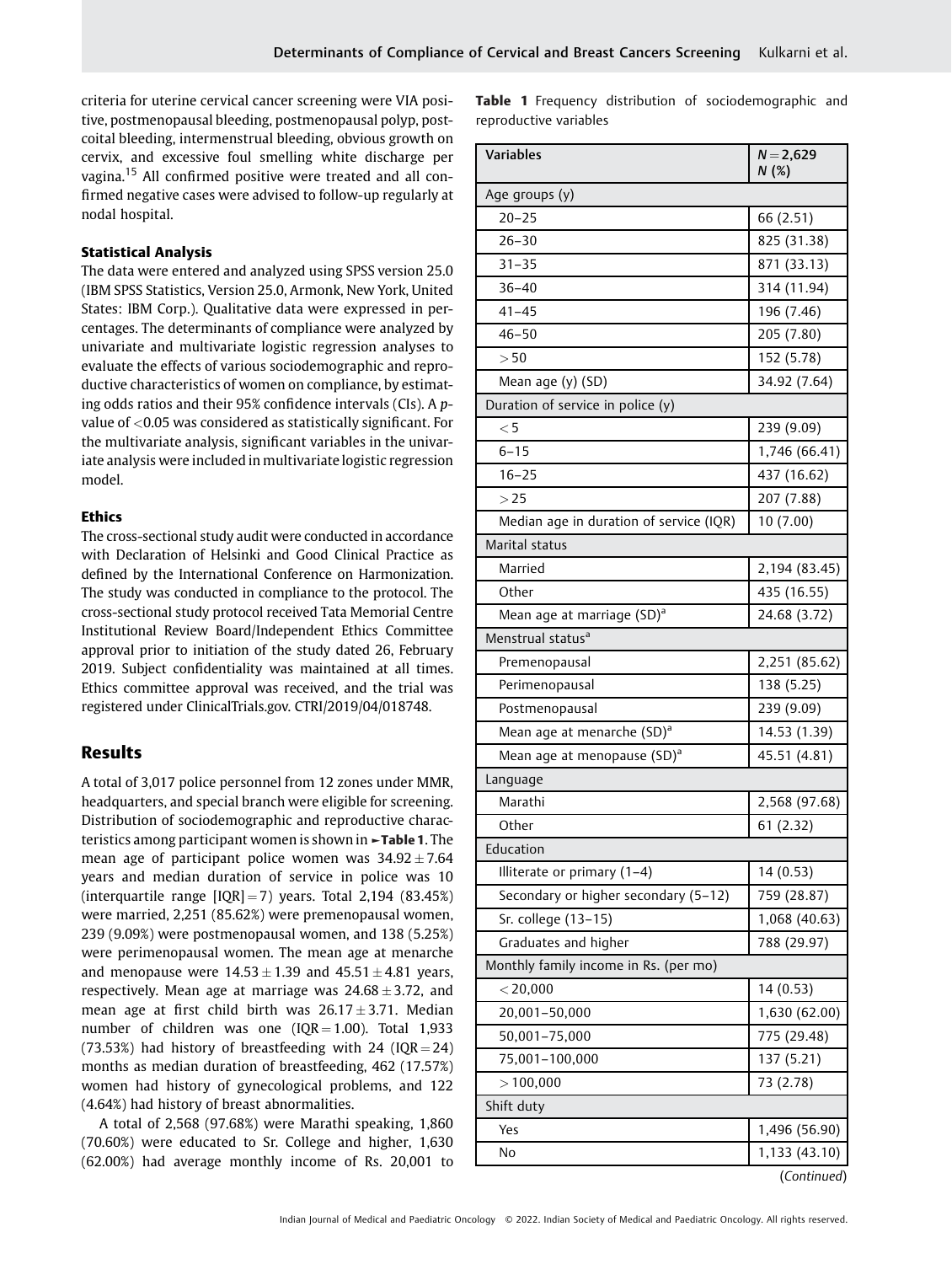| <b>Variables</b>                                        | $N = 2,629$<br>N(%) |  |  |  |
|---------------------------------------------------------|---------------------|--|--|--|
| Median number of shift duties (IQR)                     | 120 (40.00)         |  |  |  |
| Family history of cancer                                |                     |  |  |  |
| Yes                                                     | 268 (10.19)         |  |  |  |
| No                                                      | 2,361 (89.81)       |  |  |  |
| Cancer screening history                                |                     |  |  |  |
| Yes                                                     | 373 (14.19)         |  |  |  |
| No                                                      | 2,256 (85.81)       |  |  |  |
| History of breastfeeding <sup>a</sup>                   |                     |  |  |  |
| Yes                                                     | 1,933 (73.53)       |  |  |  |
| Nο                                                      | 695 (26.44)         |  |  |  |
| Mean age at first child birth (SD) <sup>a</sup>         | 26.17 (3.71)        |  |  |  |
| Median number of children (IQR) <sup>a</sup>            | 1(1.00)             |  |  |  |
| Median duration of breastfeeding (IQR) <sup>a</sup>     | 24(24)              |  |  |  |
| Previous history of breast abnormalities <sup>a</sup>   |                     |  |  |  |
| Yes                                                     | 122 (4.64)          |  |  |  |
| Nο                                                      | 2,506 (95.32)       |  |  |  |
| Previous history of gynecological problems <sup>a</sup> |                     |  |  |  |
| Yes                                                     | 462 (17.57)         |  |  |  |
| No                                                      | 2,166 (82.39)       |  |  |  |

Abbreviations: IQR, interquartile range; SD, standard deviation. <sup>a</sup>The total number of women in each variable category differs as a result of missing information about a few participants on the respective variable. History of breastfeeding was computed only among women with live births.

50,000/month, 1,496 (56.90%) were working in shifts with median numbers of shifts 120 ( $IQR = 40.00$ ) per year, 268 (10.19%) participants had family history of cancer, and 373 (14.19%) had undergone cancer screening in the past.

Compliance to screening and health education program (HEP) of the eligible women is represented in  $\blacktriangleright$ Table 2. Among 3,017 eligible women, 2,629 (87.14%) were contacted, and 388 refused to participate. Among them, 2,609 (99.24%) participated in the HEP. The compliance for screening of breast and uterine cervix were 1,837 (91.67%) and 1,297 (64.72%). A total of 256 (13.94%) and 217 (11.81%) were screen positives for breast and cervical cancers.

Univariate and multivariate logistic regression analyses were carried out to identify predictors of compliance to

Table 3 Multivariate logistic regression analysis identifying predictors of compliance to breast and cervix cancers screening  $(N = 2,004)$ 

| <b>Variables</b>                  | Multivariate analysis |                 |         |  |
|-----------------------------------|-----------------------|-----------------|---------|--|
|                                   | 95% CI<br><b>OR</b>   |                 | p-Value |  |
| Age groups (y)                    |                       |                 |         |  |
| $30 - 35$                         | 4.829                 | 1.067-21.848    | 0.041   |  |
| $36 - 40$                         | 5.333                 | 1.176-24.181    | 0.030   |  |
| $41 - 45$                         | 3.565                 | 0.844-15.058    | 0.084   |  |
| $46 - 50$                         | 7.231                 | 1.916-27.288    | 0.004   |  |
| > 50                              | 1                     |                 |         |  |
| Duration of service in police (y) |                       |                 |         |  |
| < 5                               | 0.454                 | $0.130 - 1.594$ | 0.218   |  |
| $6 - 15$                          | 0.625                 | $0.200 - 1.950$ | 0.418   |  |
| $16 - 25$                         | 1.630                 | 0.558-4.766     | 0.372   |  |
| >25                               | 1                     |                 |         |  |
| Marital status                    |                       |                 |         |  |
| Married                           | 1                     |                 |         |  |
| Other                             | 1.882                 | 1.133-3.125     | 0.015   |  |
| Menstrual status                  |                       |                 |         |  |
| Premenopausal                     | 1                     |                 |         |  |
| Perimenopausal                    | 1.269                 | $0.532 - 3.026$ | 0.591   |  |
| Postmenopausal                    | 3.447                 | 1.045-11.370    | 0.042   |  |
| Shift duty                        |                       |                 |         |  |
| Yes                               | 1                     |                 |         |  |
| No                                | 1.865                 | 1.306-2.663     | 0.001   |  |
| Breastfeed history                |                       |                 |         |  |
| N <sub>o</sub>                    | 1                     |                 |         |  |
| Yes                               | 1.318                 | 0.836-2.076     | 0.234   |  |

Abbreviations: CI, confidence interval; OR, odds ratio.

breast and cervix cancers screening (►Supplementary Table S1 and ►Table 3). According to multivariate logistic regression analysis, predictors viz., age, menstrual status, marital status, and shift duty were found statistically significant. Women younger than 50 years (between 30 and 35 years, 4.829 [1.067–21.848]; between 36 and 40 years, 5.333 [1.176–24.181]; between 41 and 45 years, 3.565 [0.844–15.058]; between 46 and 50 years, 7.231 [1.916–27.288]); not married (1.882 [1.133–3.125]);

| Table 2 Compliance to health education and screening |  |  |
|------------------------------------------------------|--|--|
|                                                      |  |  |

| Eligible<br>women | Women contacted<br>(% of eligible) | Participation<br>in health<br>education<br>(% of eligible) | <b>Site</b>   | Eligible<br>women | Compliance to<br>screening (%) | Screening $+ve$<br>(% of screened) | Screening $+ve$ (%)<br>of contacted) |
|-------------------|------------------------------------|------------------------------------------------------------|---------------|-------------------|--------------------------------|------------------------------------|--------------------------------------|
| 3.017             | 2,629 (87.14)                      | 2,609 (99.24)                                              | <b>Breast</b> | 2,004             | 1,837 (91.67)                  | 256 (13.94)                        | 256 (9.74)                           |
|                   |                                    |                                                            | Cervix        | (76.23)           | 1,297 (64.72)                  | 217 (11.81)                        | 217 (8.25)                           |

Indian Journal of Medical and Paediatric Oncology © 2022. Indian Society of Medical and Paediatric Oncology. All rights reserved.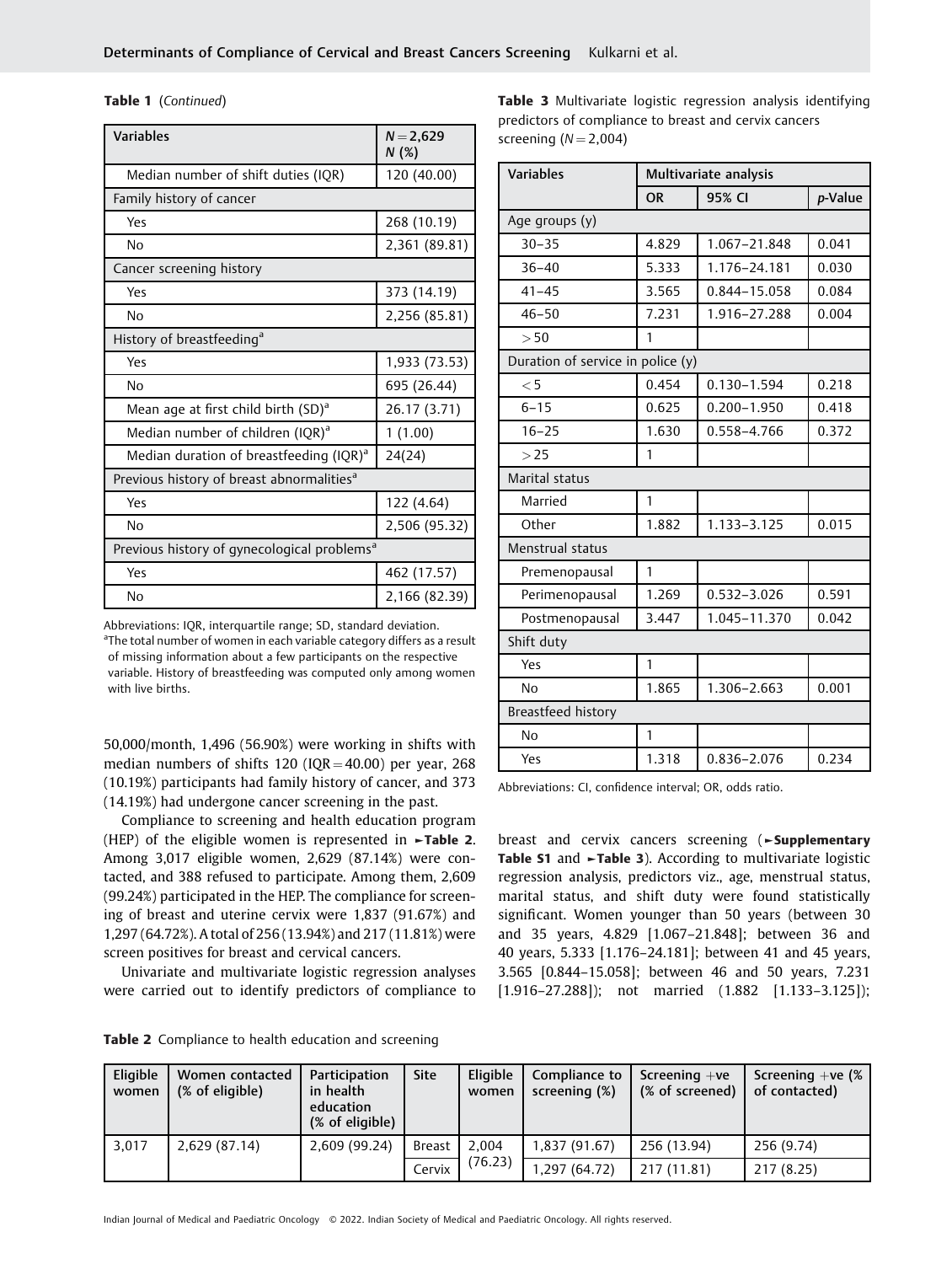postmenopausal women (3.447 [1.045–11.370]); and who were not working in shift (1.865 [1.306–2.663]) had higher compliance to breast and cervix cancers screening.

# **Discussion**

Distribution of sociodemographic and reproductive characteristics among participant women is shown in ►Table 1. The mean age of participant police women was  $34.92 \pm 7.64$ years. The mean age of women participating in study at armed forces in Canada was 38.6 years.<sup>12</sup> A communitybased randomized controlled study has reported mean age of participation in study and control arm as  $44.84 \pm 7.86$  and  $44.92 \pm 8.01$  years which is comparatively higher than our study. Younger mean age of participation could be attributed to early recruitment of women in police force. $9$  In our study, the median duration of service in police was 10 ( $IQR = 7$ ) years. In cross-sectional study conducted by Braun et al among navy women for cervical cancer screening, the range for years of service for ship-based participants was 1 to 24 years and mean years of service was  $7.2 \pm 7.32$  years, compared with their shore-based cohort (range: 1–9.5), mean years of service was  $4.1 \pm 2.9$  years.<sup>16</sup> In our study, most of police women (83.45%) were married, while in a study conducted among air force women by Frommelt et al,<sup>17</sup> only 60% of the women were married. This difference may be because most police women in current study belonged to nearby district places of Maharashtra, and with strong cultural family background had likely got married at an earlier age. The mean age at menarche and menopause was  $14.53 \pm 1.39$  and  $45.51 \pm 4.81$  years, respectively, which is far more similar to the study conducted by Dinshaw et al<sup>18</sup> wherein the mean age of menarche was around 13.8 years, and the mean age of menopause was around 43.5 years. The mean age of marriage in our study was  $24.68 \pm 3.72$  years, while the mean age of marriage in a community-based trial was 18 years. The mean age of first child birth in our study was 26.17  $\pm$  3.71 years, while the mean age of first child birth from the findings of a community-based randomized trial was 21 years.<sup>18</sup> In our study, history of breastfeeding their kids was present in 73.53% participants, while history of breastfeeding in a RCT in Mumbai was 98%.<sup>18</sup> This may be because the police women had to get back to duties after their maternity leave. In our study, history of previous consultation for breast or gynecological complaints did not affect participation for screening, while in a communitybased trial conducted by Dinshaw et al,  $^{18}$  this was a significant predictor for compliance to breast and cervical cancers screening. Most of the police women were native Marathispeaking women and educated up to Sr. college and higher with average monthly income between Rs. 20,000 and 50,000. In a study conducted by Allen et al promoting breast and cervical cancers screening at workplace, participants were predominantly white, well educated, employed in professional occupations, and had annual household incomes of \$50,000 or more.<sup>19</sup> Median number of shift duties were 120 shifts per year in our study. Women who were working in shifts complied less with breast and cervical cancers screening. In a study conducted by Braun et al on U.S. navy women's experiences with abnormal cervical screenings, it was noted that change of duty stations, military deployments, and assignments in remote locations could prevent the timely notification of abnormal results and affect the follow-up.<sup>16</sup> In the present study, 10.19% participants had a family history of cancer, and 14.19% had undergone cancer screening in the past. In a trial conducted by Amin et  $al^{20}$  irrespective of cost and travel barriers, one time screening participation was high, but was lower with regard to women who have had undergone recent mammogram. In one of the community-based study conducted in Mumbai, neither family history of cancer nor history of cancer screening was found to be significant predictors of participation in breast cancer screening.<sup>21</sup> In the present study, compliance to screening for breast and uterine cervix cancers was 91.67 and 64.72%, respectively. These compliance rates were determined when police women were screened in their respective police stations. The compliance rates for screening were higher in community-based screening studies.<sup>18,21</sup> In the present study, univariate and multivariate logistic regression analyses were carried out to identify predictors of compliance to breast and cervix cancers screening. Women younger than 50 years, not married, postmenopausal women, and women who were not working in shift duties had higher compliance to breast and cervix cancers screening. Inferences from the district-level analysis conducted to assess predictors of uptake of screening and geospatial variation of cervical and breast cancers screening across 640 districts were women belonging to general caste, residing in rural areas, currently married, and well-off economically complied for both cervical and breast cancers screening. Additionally, having health insurance was positively associated with the uptake of cervical cancer screening only. This shows that there is lot of geographical variation with respect to breast and cervical cancers screening among the districts of India.<sup>22</sup> In a study conducted by Lairson et al among the veterans, education, income, insurance, and perceived risk of breast cancers were associated with better compliance to mammographic screening. However, age, smoking, and waiting period were inversely associated with compliance to mammographic screening.<sup>23</sup> A total of 13.94 and 11.81% were screened positive for breast and cervical cancers. Findings of retrospective review of the laboratory information system at Walter Reed Army Medical Center show that among the 21 years old, 22.5% (95% CI: 17.9–27.8%) had highgrade squamous intraepithelial lesion or more severe lesions on their first or second Pap and 23.2% (95% CI: 18.6–28.5%) had high-grade squamous intraepithelial lesion or more severe lesions on a subsequent biopsy.<sup>24</sup>

A review article by Braun et al concludes that cervical cancer risk factors are higher among active duty service women. To maintain the military readiness, evidence-based prevention efforts are required to address the challenges in the existing health care system that might increase the likelihood of getting cervical cancer.<sup>25</sup> Women working in armed forces, navy, or police force need attention even after they are deployed in their respective services; 21% of soldiers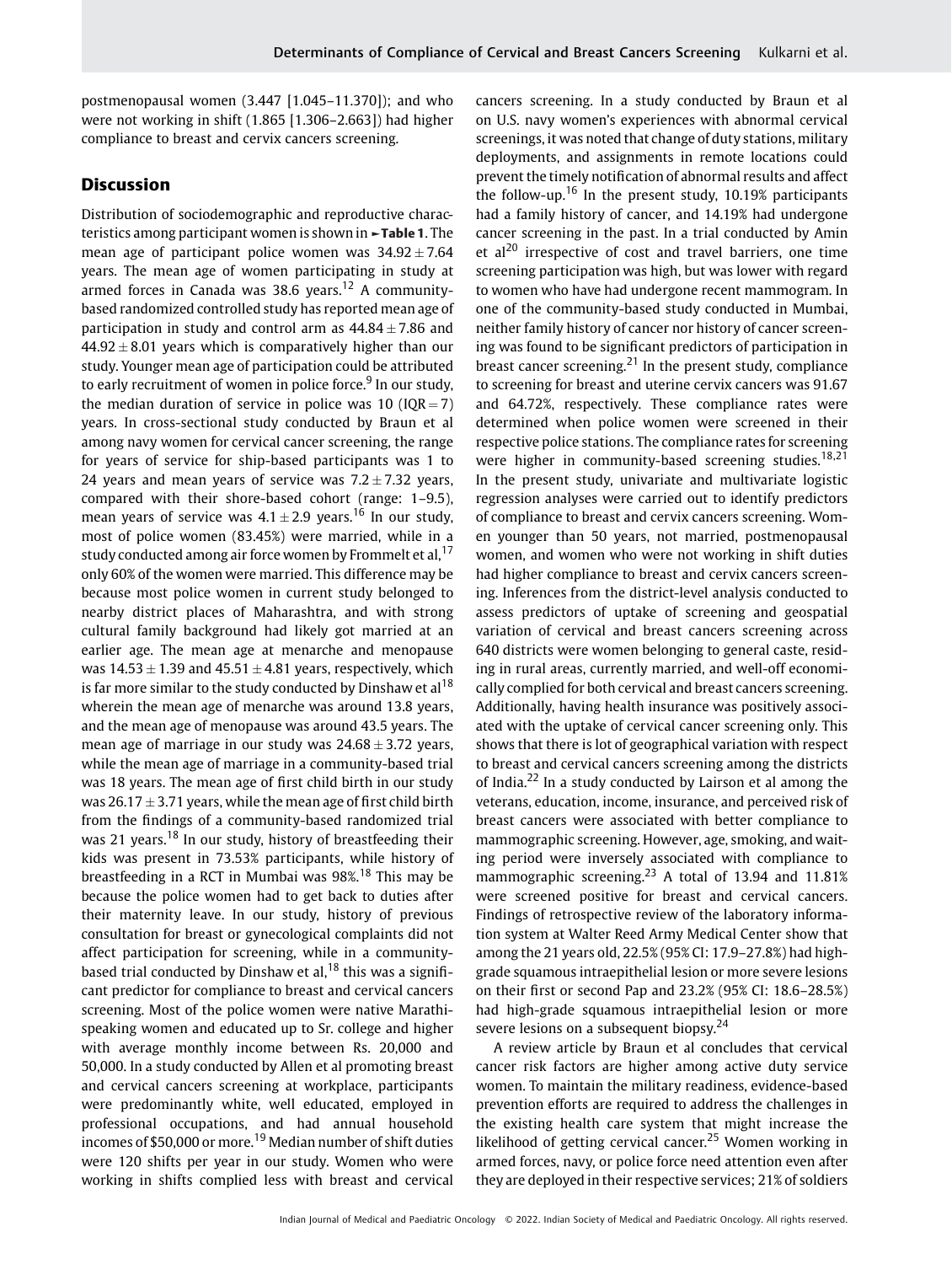(52 of 251 soldiers) had gynecologic problems during deployment; however, 44% (23 of 52 soldiers) were unable to receive the medical care they needed to resolve this issue.<sup>26</sup> To prevent this increasing morbidity and mortality, women working for police force need effective awareness and screening programs for breast and cervical cancers. Limitation of this study was that around 388 female participants did not participate. This could be due to their odd duty hours and transfers to different police stations during the screening program.

# Conclusion

Awareness and screening for breast and uterine cervical cancers play an important role in early diagnosis. Successful implementation of this study demonstrates that this study can be replicated among the police women working in different states of India. Nonetheless, to increase the screening uptake, efforts are required to systematically promote these simple screening methods apart from their regular medical health checkup.

#### Note

This work is attributed to the Department of Preventive Oncology, Centre for Cancer Epidemiology, Tata Memorial Hospital, Homi Bhabha National Institute, E. Borges Marg, Parel, Mumbai 400012, Maharashtra, India.

Source of Funding

This study is supported by Tata Trusts and Tata Memorial Hospital.

#### Presentations at a Meeting

This work has been presented at the OCCUCON 2019 conference held at Rajkot, Gujarat in January 2019 and the OCCUCON 2020 conference held at Mumbai during January 2020, and the abstracts were published as Abstracts 29 & 50: OCCUCON Abstracts. Indian J Occup Environ Med 2020;24(Suppl S1):21–41. It has also been presented in the Public Health Conference 2021.

### Approval by All Authors

This manuscript has been read and approved by all the authors.

Conflict of Interest None declared.

### Acknowledgements

The authors wish to acknowledge the contributions of the following persons who have been directly or indirectly associated with the program, viz., Dolorossa Fernandes, Parishi Majmudar, Sushma Gaikwad, Anjali Salvi, Anuradha Patil, Meena Kule, Sangeeta Chavan, Neelam Hardikar, Mrudula Meher, Pratiksha Dongre, Tushar Jadhav, Pramod Kharade, Vandita Pahwa, Amey Oak, Chandrika Dandekar, Subita Patil, Rajat Bhardwaj, Alay Parikh, S.M. Patil, C.S. Pramesh, Rajendra A. Badwe, and all staff of the

Department of Preventive Oncology at Tata Memorial Hospital and of the Police Department for supporting the project. The authors specially acknowledge the support of Ambika N., DCP, Mumbai Police and Jt. Commissioner of Police (Admin) for their whole-hearted support for the study.

### References

- 1 Sung H, Ferlay J, Siegel RL, et al. Global cancer statistics 2020: GLOBOCAN estimates of incidence and mortality worldwide for 36 cancers in 185 countries. CA Cancer J Clin 2021;71(03):209–249
- 2 US Preventive Task Force recommendation. Accessed September 5, 2021 at: [https://www.uspreventiveservicestaskforce.org/](https://www.uspreventiveservicestaskforce.org/uspstf/recommendation/breast-cancer-screening) [uspstf/recommendation/breast-cancer-screening](https://www.uspreventiveservicestaskforce.org/uspstf/recommendation/breast-cancer-screening)
- 3 Mittra I, Mishra GA, Dikshit RP, et al. Effect of screening by clinical breast examination on breast cancer incidence and mortality after 20 years: prospective, cluster randomised controlled trial in Mumbai. BMJ 2021;372:n256
- 4 Sankaranarayanan R. Screening for cancer in low- and middleincome countries. Ann Glob Health 2014;80(05):412–417
- 5 Devi BC, Tang TS, Corbex M. Reducing by half the percentage of late-stage presentation for breast and cervix cancer over 4 years: a pilot study of clinical downstaging in Sarawak, Malaysia. Ann Oncol 2007;18(07):1172–1176
- 6 Sankaranarayanan R, Ramadas K, Thara S, et al. Clinical breast examination: preliminary results from a cluster randomized controlled trial in India. J Natl Cancer Inst 2011;103(19):1476–1480
- 7 US Preventive Task Force recommendation. Accessed September 5, 2021 at: [https://www.uspreventiveservicestaskforce.org/](https://www.uspreventiveservicestaskforce.org/uspstf/recommendation/cervical-cancer-screenings) [uspstf/recommendation/cervical-cancer-screenings](https://www.uspreventiveservicestaskforce.org/uspstf/recommendation/cervical-cancer-screenings)
- 8 Peirson L, Fitzpatrick-Lewis D, Ciliska D, Warren R. Screening for cervical cancer: a systematic review and meta-analysis. Syst Rev 2013;2(01):35
- 9 Shastri SS, Mittra I, Mishra GA, et al. Effect of VIA screening by primary health workers: randomized controlled study in Mumbai, India. J Natl Cancer Inst 2014;106(03):dju009
- 10 Mona GG, Chimbari MJ, Hongoro C. A systematic review on occupational hazards, injuries and diseases among police officers worldwide: policy implications for the South African Police Service. J Occup Med Toxicol 2019;14(01):2
- 11 Merdiemah GE. Breast Cancer Screening among Female Personnel of the Ghana Armed Forces, Accra (PHD dissertation, University of Ghana).
- 12 Naicker K, Hawes R. Cervical cancer screening in the Canadian armed forces: an estimation of screening participation rates using the CF-HERO surveillance system. Cancer Epidemiol 2020; 65:101670
- 13 WHO factsheet on NCDs [Internet]. [Cited September 18, 2018]. Accessed August 6, 2021 at: [http://www.who.int/news-room/](http://www.who.int/news-room/fact-sheets/detail/noncommunicable-diseases) [fact-sheets/detail/noncommunicable-diseases](http://www.who.int/news-room/fact-sheets/detail/noncommunicable-diseases)
- 14 Basset AA. Physical examination of the breast and breast selfexamination. In: Miller AB, ed. Screening for Cancer. Orlando: Academic Press; 1985
- 15 Sankaranarayan R, Wesley R. A Practical Manual on Visual Screening for Cervical Neoplasia. IARC Technical Publication No. 41. Lyon: IARC Press; 2003
- 16 Braun LA, Kennedy HP, Sadler LS, Dixon J, Womack J, Wilson C. US Navy women's experience of an abnormal cervical cancer screening. J Midwifery Womens Health 2016;61(02):249–256
- 17 Frommelt RA, Peterson MR, O'Leary TJ. A comparison of cervical pathology between United States Air Force women who did and did not serve in the Persian Gulf War. Ann Epidemiol 2000;10(05): 285–292
- 18 Dinshaw K, Mishra G, Shastri S, et al. Determinants of compliance in a cluster randomised controlled trial on screening of breast and cervix cancer in Mumbai, India. Oncology 2007;73(3–4):145–153